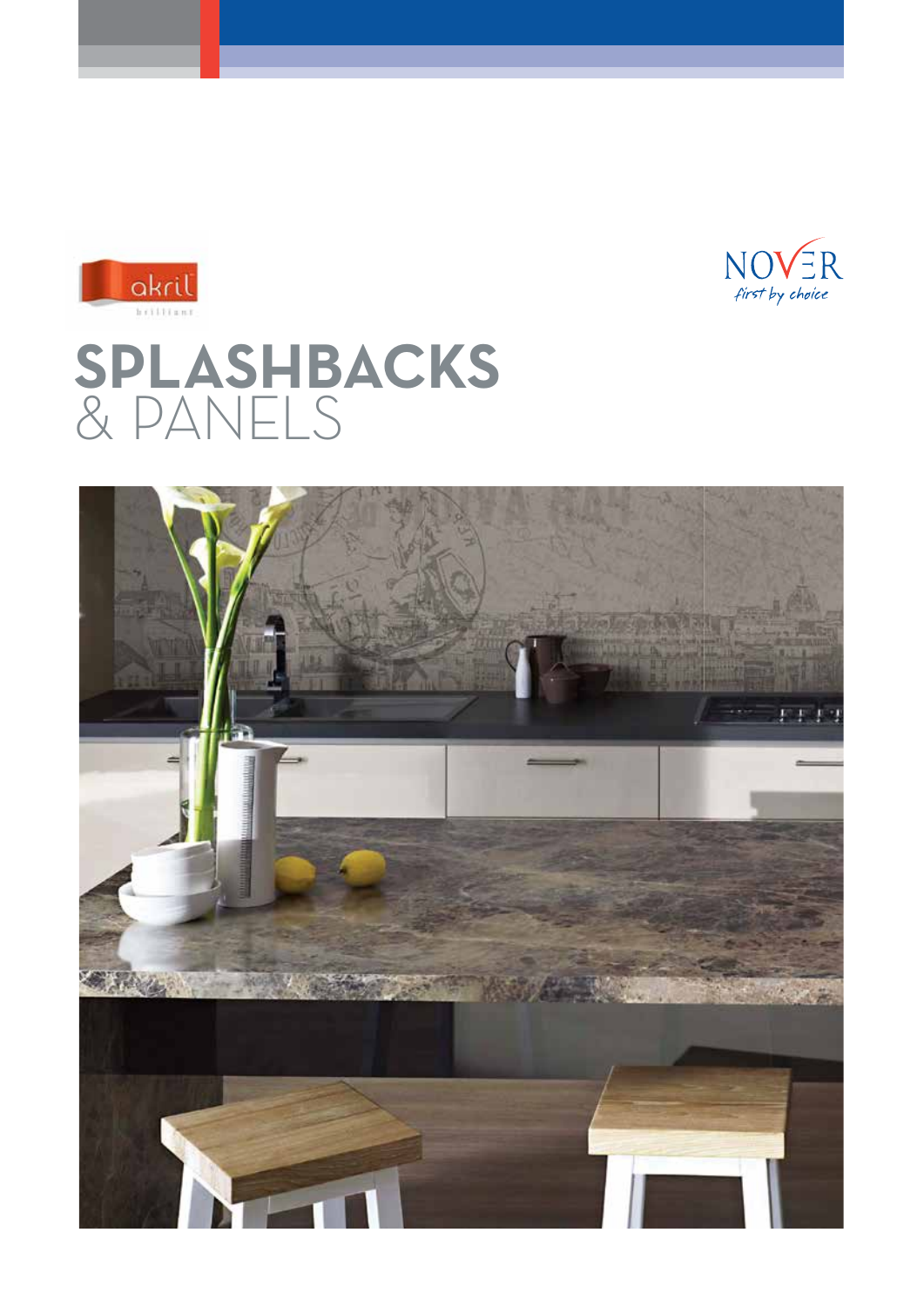## THE NEW, ENVIRONMENTALLY FRIENDLY WAY TO ADD COLOUR, FUNCTIONALITY AND DURABILITY TO YOUR HOME.

For residential or commercial projects — wet areas, decorative panels and virtually any vertical surface — Akril is brilliant. It's lightweight, cost effective, easy to cut to size and install on site. Best of all, it lets your brilliant ideas shine through.

Akril is manufactured in Australia from an environmentally friendly, highly engineered polymer enhanced with colour. It's 50% lighter than glass and 25 times more impact resistant. Akril is the logical alternative to glass as it won't shatter, crack or chip when hit with force and on average is 40% cheaper to install. It is extremely DIY friendly and easy to install with only standard power tools required for installation.

Akril's ease of repairability in being able to simply return the product back to its original form, is a unique feature of the product.

You will be able to transform almost any vertical surface into a beautiful feature in and around your home.







## WHAT IS AKRIL? **SPLASHBACKS & PANELS**

With its high impact resistance Akril won't scratch easily and will not grow bacteria making it the perfect solution for high use areas such as kitchens where food is prepared, laundries, bathrooms, shower walls as well as your entertaining areas.

Akril is an extremely high gloss quality, durable product that is abrasion resistant. Should you scratch or damage Akril in some way, you will be confident in the knowledge that any scratches can be easily buffed out and returned to Akril's original finish.

Pictured: Magnolia Kitchen Splashback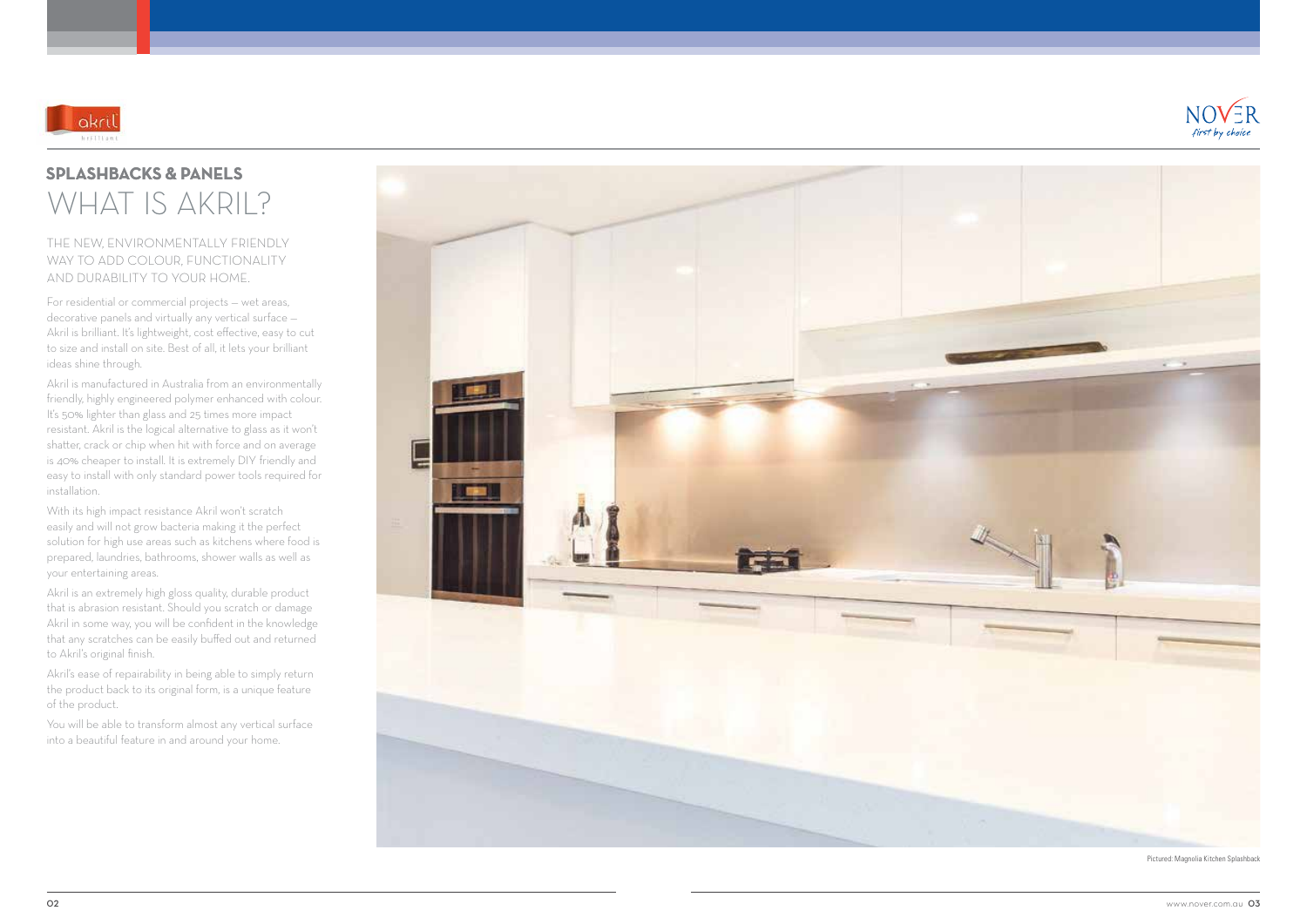

## FEATURES AT A GLANCE **SPLASHBACKS & PANELS**

# 5 X METALLIC **COLOURS**

We have a range of twenty designer colours available in a striking gloss finish. We are also able to colour coordinate to your requirements if you have a large project with specific colour needs.

## AKRIL BRILLIANT COLOUR RANGE **SPLASHBACKS & PANELS**





# 15 X SOLID COLOURS

- Unique, high-tech polymer
- Adhere with a clear neutral cure silicone
- Hi-Gloss finish
- 10-year UV warranty
- Available off-the-shelf in designer colours
- Can be colour-matched to suit (depending on project scale)
- Scratch resistant
- Scratches can be polished out
- Easy to work— easy to install
- Higher heat distortion (up to 80º Celsius)
- Lighter, more cost-effective than painted glass
- Environmentally friendly: recyclable/lower energy than glass to produce
- 100% recyclable
- Builders have on-site control
- 25 times more impact resistant than glass
- Available in various sizes
- No grout to clean
- Highest chemical resistance in category

All Akril glass filler panels are made to order. We recommend Akril & the Akril filler panels are ordered at the same time. PLEASE NOTE: Due to the different material substrates, Akril glass and Akril will appear slightly different.





## AKRIL GLASS FILLER PANELS FOR PAINTED SPLASHBACKS

| <b>LENGTH</b> | <b>WIDTH</b> | <b>THICKNESS</b> |  |
|---------------|--------------|------------------|--|
| 2440mm        | $1220$ mm    | 6mm              |  |
| 3050mm        | 725mm        | 6mm              |  |

## AKRIL STOCK SHEET SIZES AKRIL NON STOCK SHEET SIZES

| <b>HEIGHT</b> | <b>WIDTH</b>      | <b>THICKNESS</b> | <b>HEIGHT</b> | <b>WIDTH</b>      | <b>THICKNESS</b> |
|---------------|-------------------|------------------|---------------|-------------------|------------------|
| 200mm         | 600mm             | 6mm              | 200mm         | 900 <sub>mm</sub> | 6 <sub>mm</sub>  |
| 650mm         | 600mm             | 6 <sub>mm</sub>  | 650mm         | 900 <sub>mm</sub> | 6 <sub>mm</sub>  |
| 730mm         | 600 <sub>mm</sub> | 6mm              | 730mm         | 900mm             | 6mm              |

| LENGTH | WIDTH             | <b>THICKNESS</b> |  |
|--------|-------------------|------------------|--|
| 2000mm | 920 <sub>mm</sub> | $4/6$ mm         |  |
| 2440mm | $900$ mm          | 4mm              |  |
| 2440mm | 1220mm            | 4mm              |  |
| 3050mm | 1220mm            | 6mm              |  |

NOTE: Please allow 10 working days for all non-stock sizes + delivery times to regional areas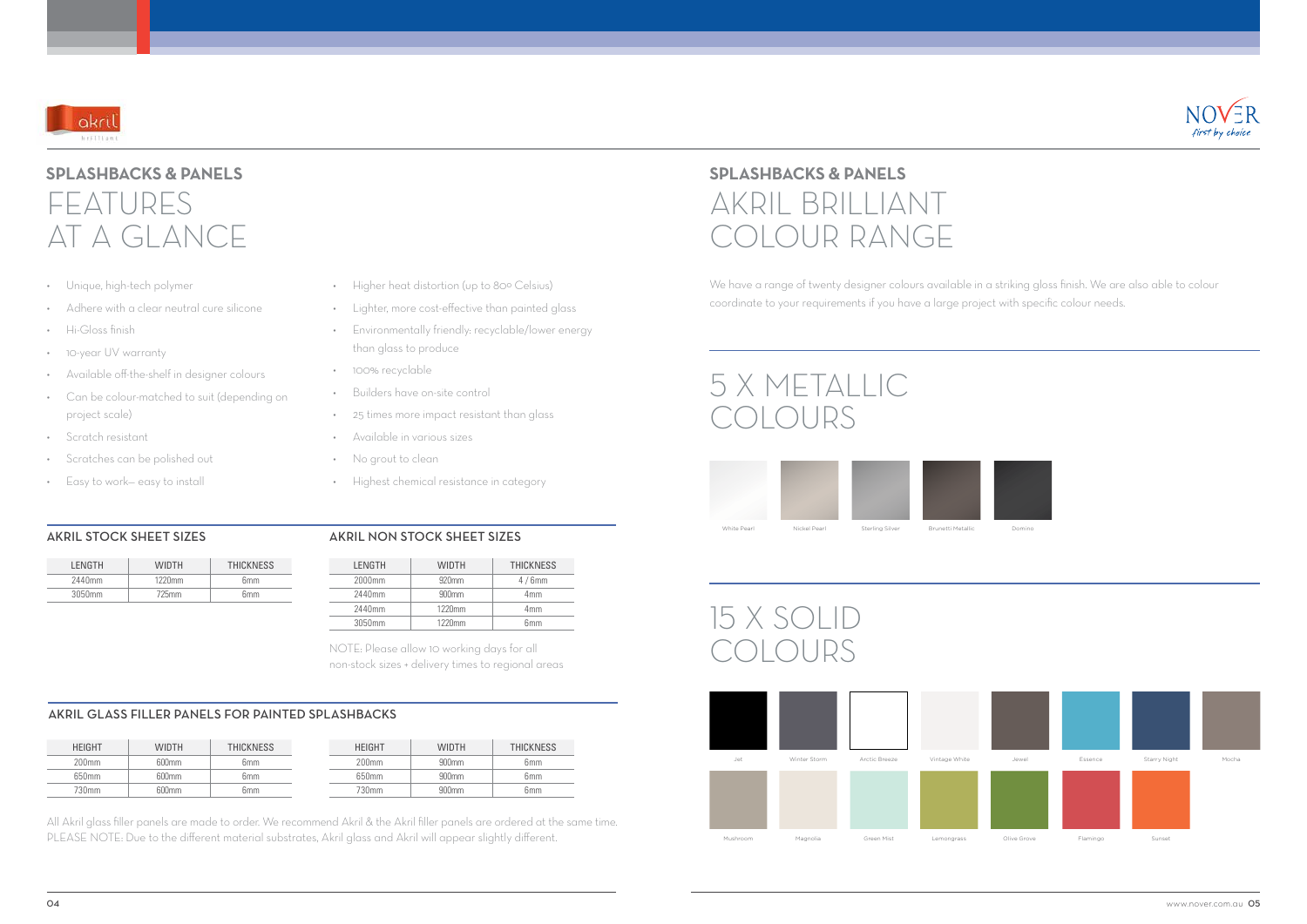AKRIL IS A HIGHLY ENGINEERED POLYMER, ENHANCED WITH COLOUR, THAT OFFERS A NEW SOURCE OF DESIGN INSPIRATION.

This durable panel was originally developed as a cost effective alternative to painted glass– but its qualities of versatility, flexibility and workability allow it to stand alone in a range of domestic, commercial and display situations.

In so many ways, 'brilliant' is the only word that can sum up Akril's great qualities so completely. From the lustre of its surface to the depth of its colour.



## THE AKRIL SOLUTION **SPLASHBACKS & PANELS**

Having half the weight and being more cost effective than painted glass is a great start– but Akril has so much more going for it. It's ready availability and ease of installation reduces lead times and delays. It has higher heat distortion than conventional polymers (up to 80º Celsius) which means it has more applications. What's more, scratches can be polished out.

Brilliant!

From its versatility and durability, to its extraordinary practicality on site.

Now, that's truly brilliant.





Pictured: Essence Laundry Splashback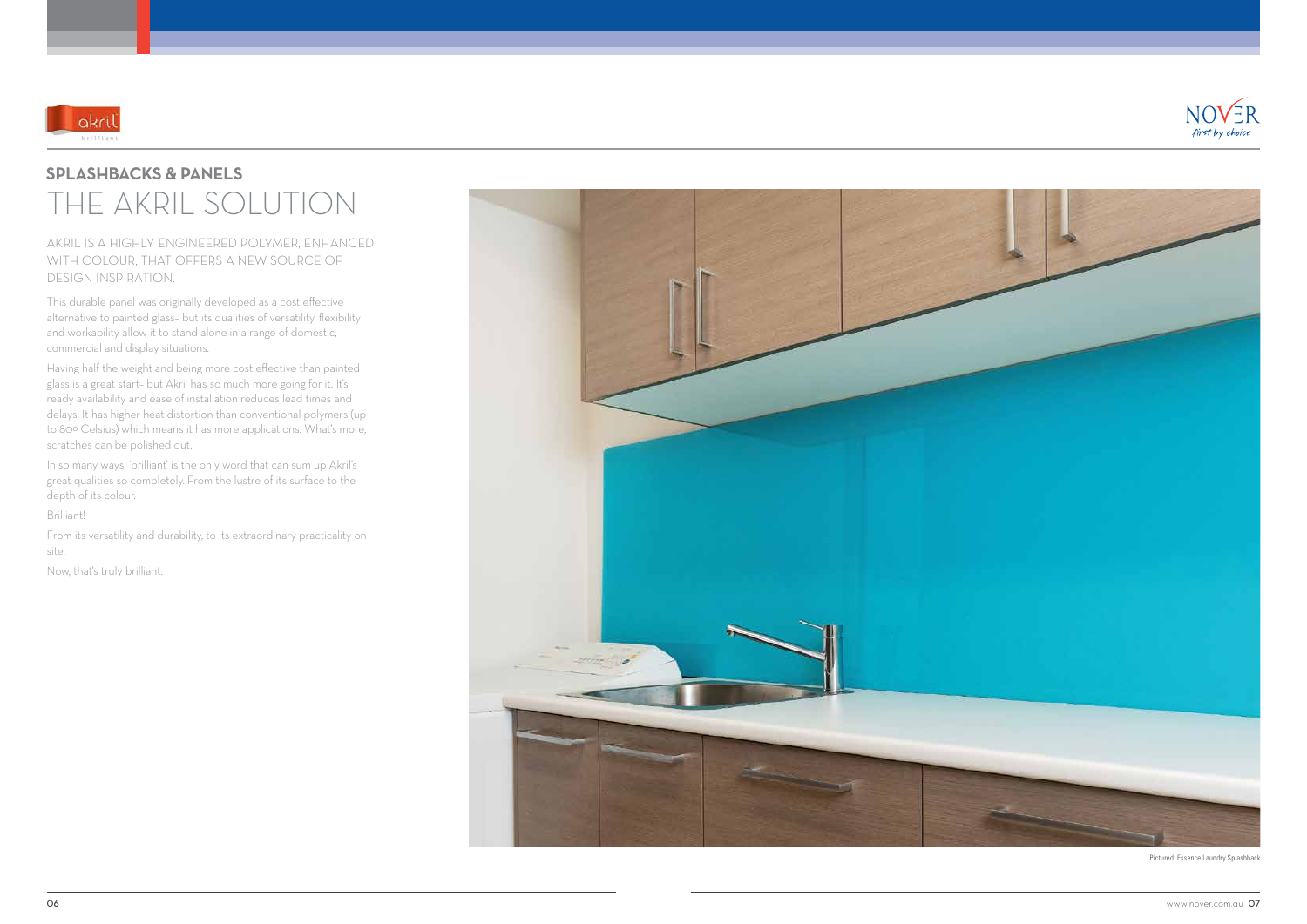### NO GROUT MAKES CLEANING EASY!

Simply use standard non abrasive household cleaners to keep your Akril panels clean. No harsh scrubbing required.

Environmentally friendly, Akril comes in a range of designer colours and finishes that are at home in virtually any vertical application; straight, shaped or curved. Let your imagination loose in showers, bath surrounds and laundry walls.

That's brilliant.





## **SPLASHBACKS & PANELS**



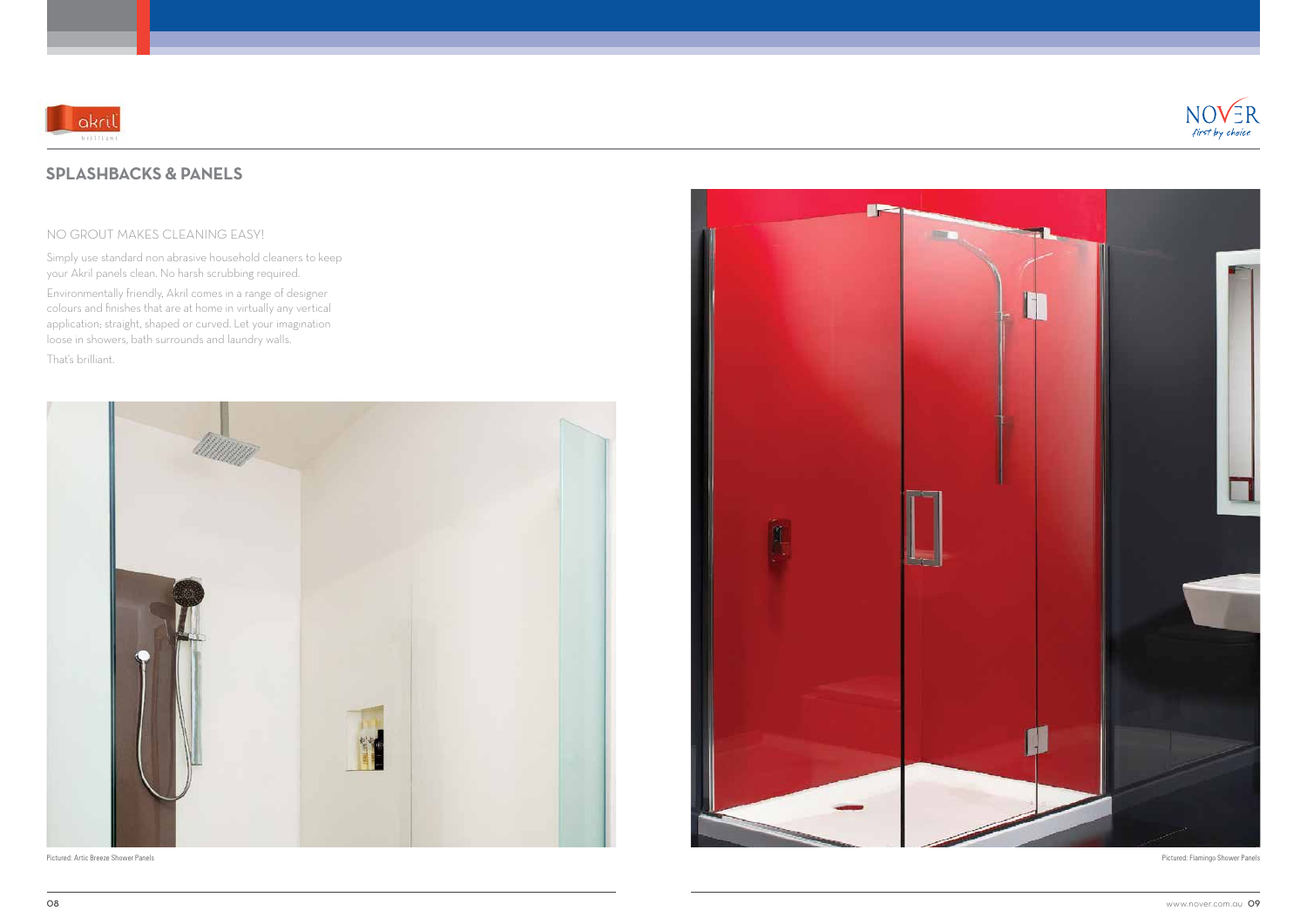## BRING LIFE TO YOUR KITCHEN, BATHROOM, SHOWER AREA OR ENTERTAINING SPACE.

Akril Select is proudly manufactured in Australia using an innovative process. With the same quality and features of our standard Akril range, Akril Select will offer a modern and vibrant look without the costly price tag of similar products that are available.



## AKRIL SELECT **SPLASHBACKS & PANELS**

We offer 25 designs giving you the option to coordinate with many decors. Akril Select will be the envy of your friends making any space a feature of your home.

Akril Select is an investment in your home not just an investment in a great product.

Pictured: Christmas Flower Kitchen Splashback

Pictured: Wheat Grass Bathroom Splashback



Pictured: Morocco Island Panel & Kitchen Splashback





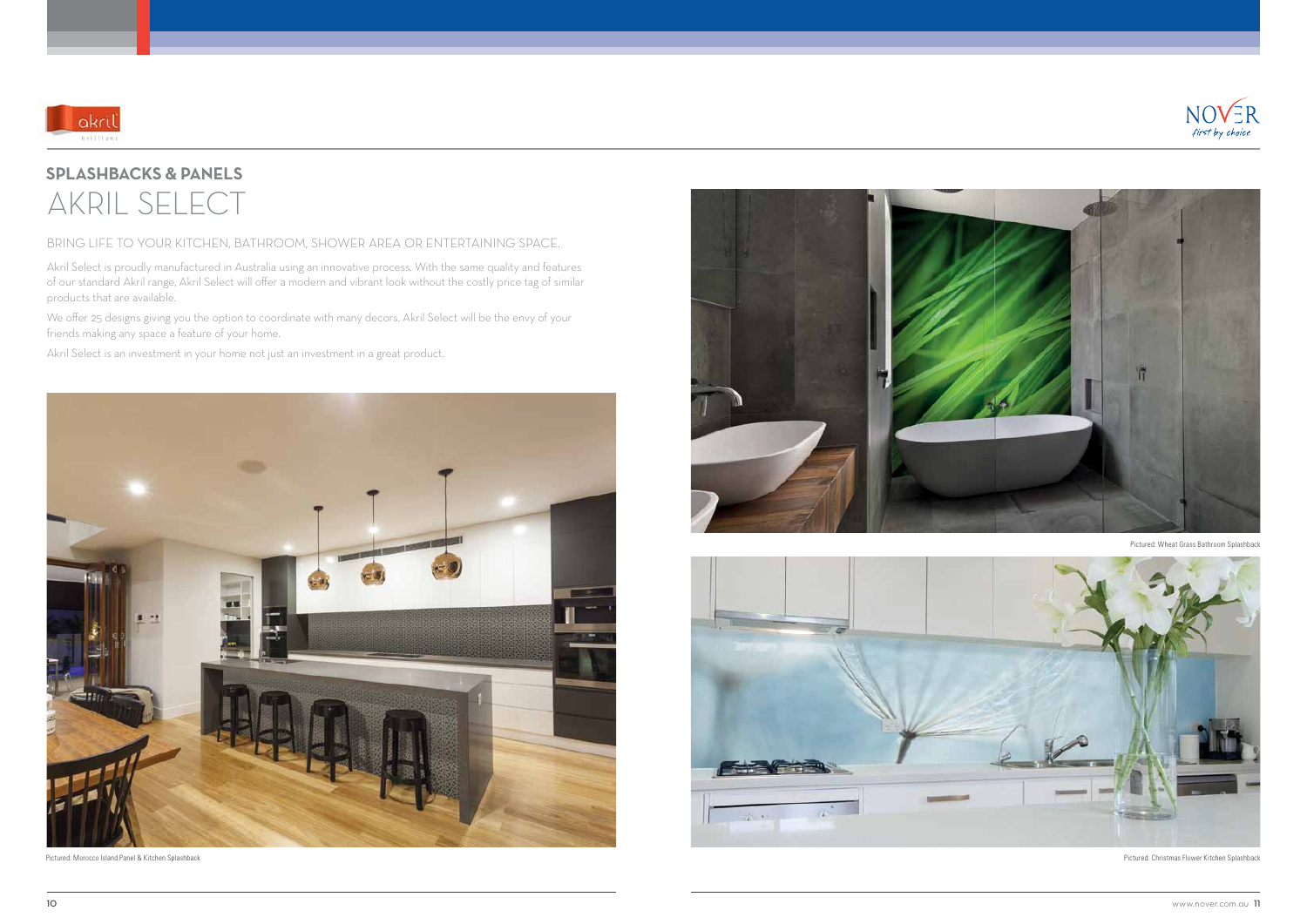#### 25 DESIGNS TO BRING NEW LIFE TO YOUR HOME





## **AKRIL SELECT**

NOTE: Not all Select designs are available in all sheet sizes. All Select colours are non-stock

PLEASE NOTE: All Akril select filler panels are non stock and must be ordered at the same time as Akril select. Due to the different material substrates, Akril glass select and Akril will appear slightly different.



















NOTE: When joining an image please do not mix sheet sizes. The sheet size must be the same for the image to follow continuously across two sheets. For single sheet purchases please note the image is scaled down to suit and may not include the entire image.

|      | TН           | <b>THICKNESS</b> |
|------|--------------|------------------|
| 25mm | 2440<br>.)mm | ິ 5mm            |

### SPLASHBACK PANEL SIZE SHOWER WALL/WALL PANEL SIZE

| <b>HEIGHT</b> | WIDTH        | THICKNESS | HEIGHT   | WIDTH | <b>HICKNESS</b> |
|---------------|--------------|-----------|----------|-------|-----------------|
| 650mm         | <b>500mm</b> | 6mm       | 50mm     | 900mm | 6 <sub>mm</sub> |
| 730mm         | 500mm        | 6mm       | $730$ mm | 900mm | 6 <sub>mm</sub> |

| <b>HFIGHT</b> | <b>WIDTH</b>      | <b>THICKNESS</b> |  |
|---------------|-------------------|------------------|--|
| 2000mm        | 920 <sub>mm</sub> | 6 <sub>mm</sub>  |  |
| 2000mm        | $1220$ mm         | 6 <sub>mm</sub>  |  |
| 2440mm        | $1220$ mm         | 6 <sub>mm</sub>  |  |

## AKRIL GLASS FILLER PANELS FOR SELECT SPLASHBACKS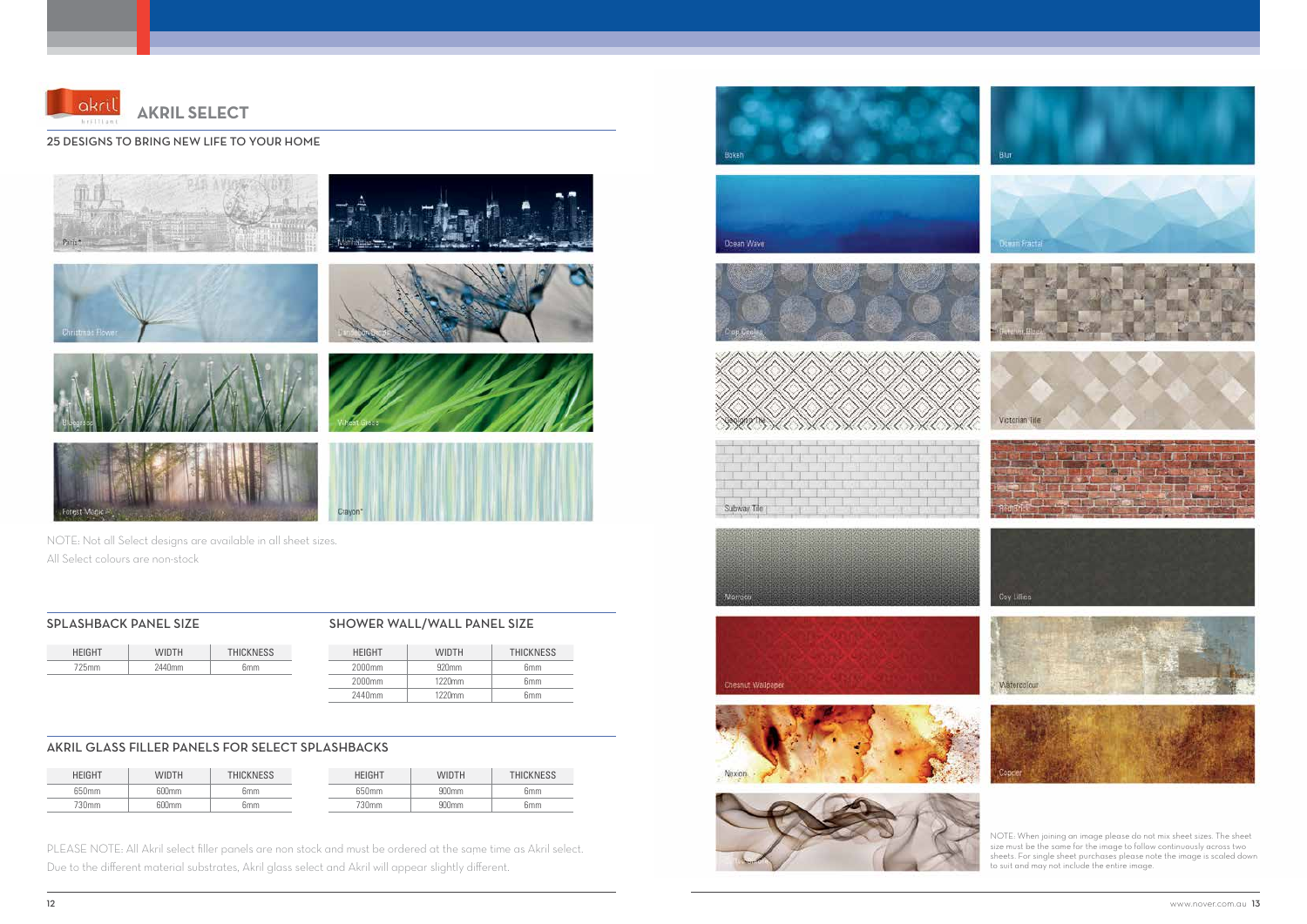### INDUCTION, ELECTRIC & CERAMIC COOKTOPS\*

Akril is used directly behind electric and induction cooktops, reducing time and hassles associated with colour back glass. Akril's engineered polymer is durable and repairable at the same time.



## GAS COOKTOPS\*

For gas cooktops we recommend a minimum 200mm clearance from the periphery of the gas burner to the Akril splashback as per the AS/NZS standards, AS/NZS 5601.1:2010 Domestic Kitchen Assemblies—Installation Australian standards require the use of a minimum 150mm high non combustible material behind any gas cooktop. The use of a colour matched Akril glass panel is perfect for this giving a seamless colour finish. Alternatively stainless steel or tiles behind the cooktop can also be used. That's brilliant.





## **USING AKRIL BEHIND COOKTOPS**

\*Warranty will be void if Akril comes into direct contact with cooking apparatus or exposed to prolonged radiant heat and not installed as per manufacturers specification. Please refer to website for full installation manual and warranty.

PLEASE NOTE: The Akril colour & the colour matched glass panel will always show some colour variation due to the painting of different materials. All Akril panels that require a colour matched glass panel are ordered as a special order and at the same time. This ensures the colour of the panels & the glass are painted at the same time. Please allow 10-12 working days plus freight times.





Pictured: Wheat Grass Bathroom Splashback

Pictured: Magnolia Kitchen Splashback